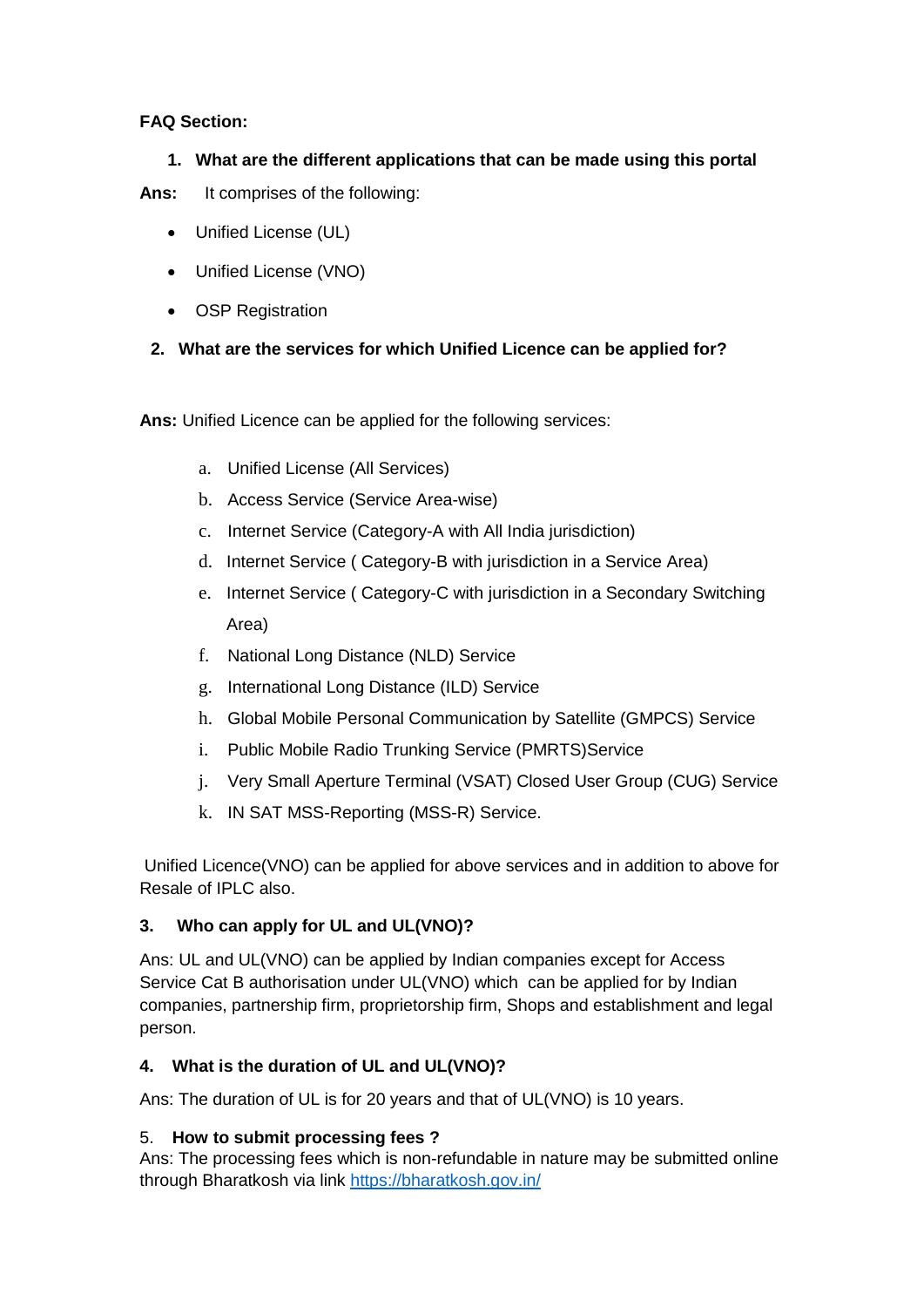# **6. How much processing fees, entry fees, Bank Guarantees, Minimum Paidup capital,networth are required for UL and UL VNO?**

| SI<br>No.      | Service                                                | Minimum<br>Equity (Rs.<br>Cr.) | Minimum<br><b>Networth</b><br>(Rs. Cr.) | Entry<br>(Rs. Cr.)               | Fee PBG (Rs. FBG<br>Cr.) | (Rs.<br>$Cr.$ ) | Application<br>Processing<br>Fee<br>(Rs.<br>Cr.) |
|----------------|--------------------------------------------------------|--------------------------------|-----------------------------------------|----------------------------------|--------------------------|-----------------|--------------------------------------------------|
| $\mathbf{1}$   | UL(All services)                                       | 25.000                         | 25.000                                  | 15.000                           | 220.000                  | 44.000          | 0.010                                            |
|                | Service Authorisation wise requirements                |                                |                                         |                                  |                          |                 |                                                  |
| Ť              | Service<br>Access<br>(Telecom Circle / Metro<br>Area)  | 2.500                          | 2.500                                   | 1.000<br>$(0.5)$ for NE<br>&J&K) | 10.000                   | 2.000           | 0.005                                            |
| $\overline{2}$ | NLD (National Area)                                    | 2.500                          | 2.500                                   | 2.500                            | 2.500                    | 5.000           | 0.005                                            |
| 3              | ILD (National Area)                                    | 2.500                          | 2.500                                   | 2.500                            | 2.500                    | 5.000           | 0.005                                            |
| $\overline{4}$ | <b>VSAT (National Area)</b>                            | Nil                            | Nil                                     | 0.300                            | 0.500                    | 0.300           | 0.005                                            |
| 5              | <b>PMRTS</b><br>(Telecom<br>circle/Metro)              | Nil                            | Nil                                     | 0.005                            | 0.010                    | 0.010           | 0.0015                                           |
| 6              | <b>GMPCS</b><br>(National<br>Area)                     | 2.500                          | 2.500                                   | 1.000                            | 2.500                    | 1.000           | 0.005                                            |
| $\overline{7}$ | MSS-R<br><b>INSAT</b><br>(National Area)               | Nil                            | Nil                                     | 0.300                            | 0.020                    | 0.020           | 0.005                                            |
| 8              | ISP <sup>M</sup> A <sup>M</sup> (National Area)        | Nil                            | Nil                                     | 0.300                            | 2.000                    | 0.100           | 0.005                                            |
| 9              | (TelecomNil<br><b>ISP</b><br>"B"<br>circle/Metro Area) |                                | Nil                                     | 0.020                            | 0.100                    | 0.010           | 0.0015                                           |
| 10             | ISP "C" (SSA)                                          | Nil                            | Nil                                     | 0.002                            | 0.005                    | 0.001           | 0.001                                            |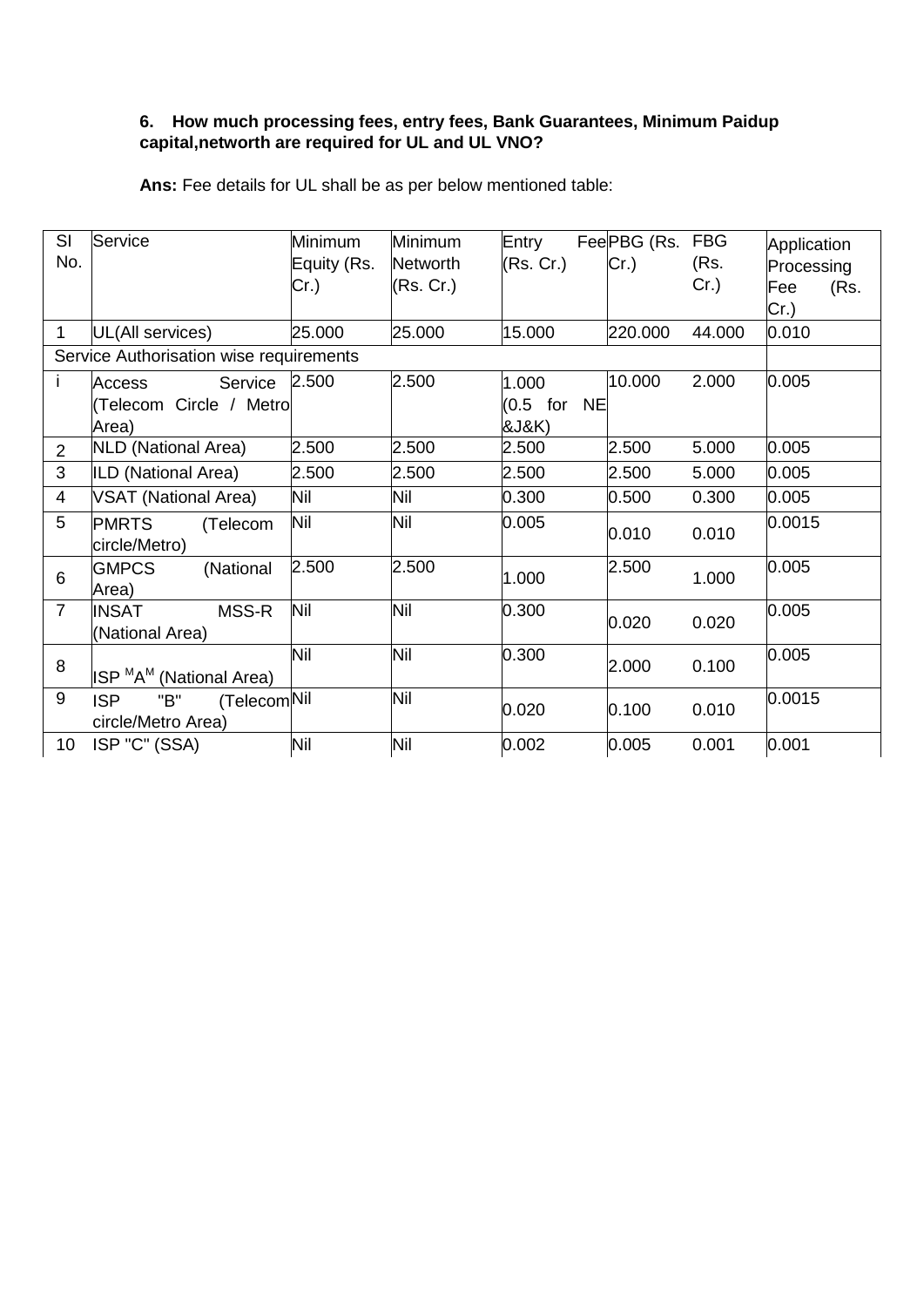#### Table for UL VNO Fee Details:

| SI.<br>No.     | <b>Service Authorization(s) (VNO)</b>           | <b>Equity</b><br>(Rs. Cr.) | (Rs. Cr.) | <b>Minimum Minimum Entry Fee</b><br>Networth (Rs. Cr.) | <b>FBGs</b><br>(Rs. Cr.) |
|----------------|-------------------------------------------------|----------------------------|-----------|--------------------------------------------------------|--------------------------|
| $\mathcal I$   | UL(VNO-All services)                            | 10.0                       | 10.0      | 7.5                                                    | 22.0                     |
| $\overline{c}$ | Access Service (Telecom Circle /<br>Metro Area) | 1.0                        | 1.0       | 0.5<br>(0.25)<br>for<br><b>NE &amp; J&amp;K)</b>       | 1.0                      |
| 3              | <b>NLD</b> (National Area)                      | 1.0                        | 1.0       | 1.25                                                   | 2.5                      |
| 4              | ILD (National Area)                             | 1.0                        | 1.0       | 1.25                                                   | 2.5                      |
| 5              | <b>VSAT</b> (National Area)                     | Nil                        | Nil       | 0.15                                                   | 0.15                     |
| 6              | PMRTS (Telecom circle/Metro)                    | Nil                        | Nil       | 0.0025                                                 | 0.005                    |
| 7              | <b>GMPCS</b> (National Area)                    | 1.0                        | 1.0       | 0.5                                                    | 0.5                      |
| 8              | <b>INSAT MSS-R (National Area)</b>              | Nil                        | Nil       | 0.15                                                   | 0.01                     |
| 9              | ISP "A" (National Area)                         | Nil                        | Nil       | 0.15                                                   | 0.05                     |
| 10             | "B" (Telecom circle/Metro<br>ISP<br>Area)       | Nil                        | Nil       | 0.010                                                  | 0.005                    |
| 11             | ISP "C" (SSA)                                   | Nil                        | Nil       | 0.001                                                  | 0.0005                   |
| 12.            | <b>Resale of IPLC</b>                           | 1.25                       | 1.25      | 0.5                                                    | 0.5                      |

#### **7. How networth is defined?**

**Ans**: Net worth shall be as defined in the Companies Act 2013 and as amended from time to time. The networth of promoters/equity share holders shall not be counted for determining the networth of the company. While counting the Net- worth, the foreign currency shall be converted into Indian Rupees at the prevalent rate indicated by the Reserve Bank of India as on the date of Application received.

#### **8. How much is license fee?**

**Ans:** Licence fee is 8% of the Adjusted Gross Revenue.

### **9. What are the security conditions?**

**Ans:** The Chief Officer in charge of technical network operations and the Chief Security Officer/Chief Information Security Officer, and in-charge of GMSC, MSC, Soft-Switch, Central Database, ILD Gateway, VS AT Hub, INS AT MSS-R Hub, PMRTS Central/Base Station, GMPCS Gateway, Switches and System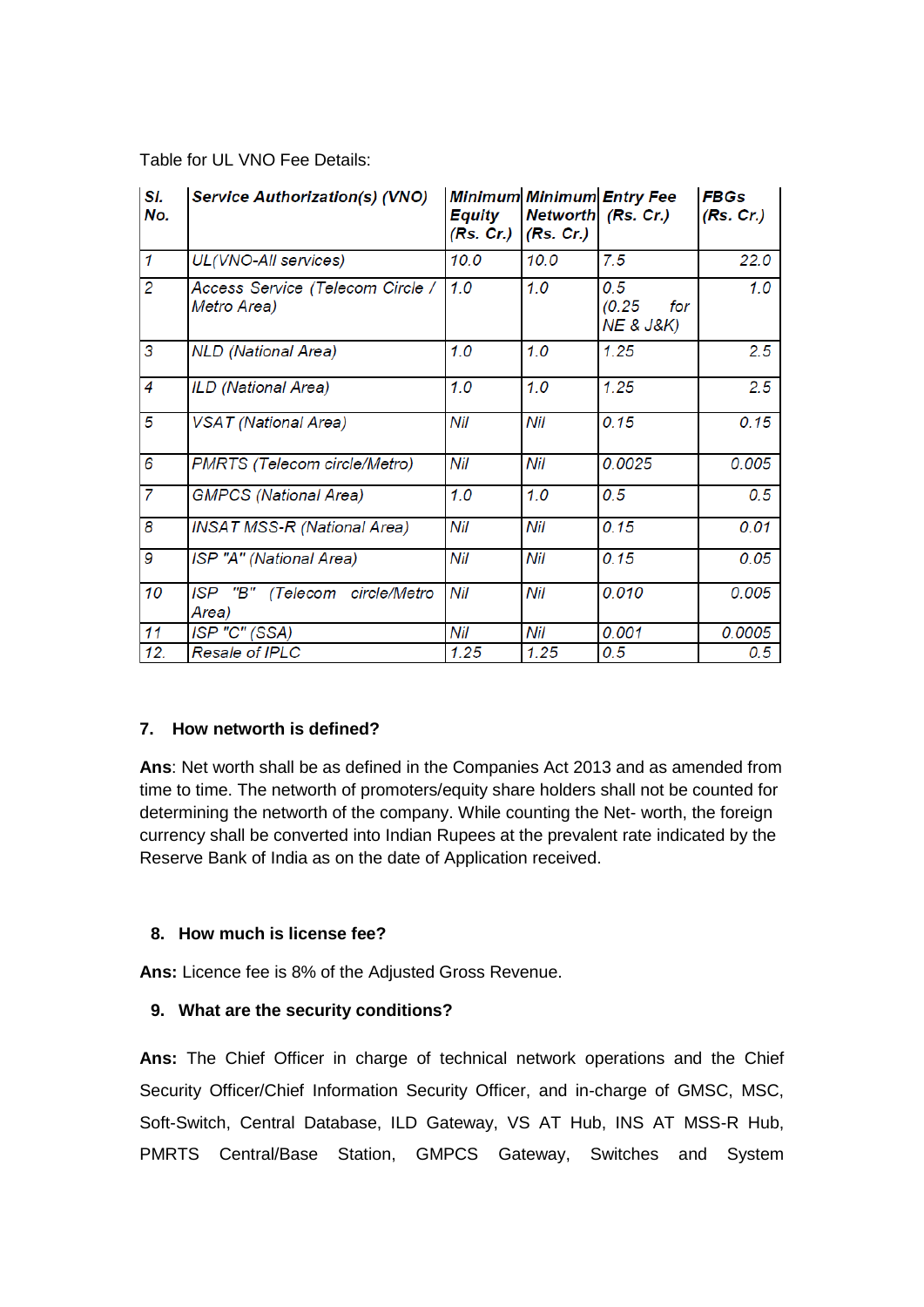Administrators shall be resident Indian citizen.The positions of the Chairman, Managing Director, Chief Executive Officer (CEO) and/or Chief Financial Officer (CFO), if held by foreign nationals, would require to be security vetted by Ministry of Home Affairs (MHA). Security vetting shall be required periodically on yearly basis. In case something adverse is found during the security vetting, the direction of MHA shall be binding on the Licensee. All foreign personnel likely to be deployed by the LICENSEE for installation, operation and maintenance of the LICENSEE'S network shall also be security cleared by the Government of India prior to their deployment. The security clearance will be obtained from the Ministry of Home Affairs, Government of India, who will follow standard drill in the matter.The majority of Directors in a company must be Indian.

#### **10. What are the crossholding restriction?**

**Ans:** In the event of holding/obtaining Access spectrum, no licensee or its promoter(s) directly or indirectly shall have any beneficial interest in another licensee company holding "Access Spectrum" in the same service area. For the purpose of this clause:

> (a) Promoter shall mean legal entity other than Central Government, financial institutions and scheduled banks, which hold 10% or more equity in the licensee company.

> (b) Beneficial interest shall mean holding of any equity directly or indirectly including through chain of companies in the licensee company.

> (c) Any arrangement contrary to above shall be made consistent with the above stipulations within a period of one year from the date of grant of UL.

> (d) Exception granted in para 1.4 of UAS licensee in respect of basic and CMTS licenses existing on 11.11.2003 shall end on the expiry of with the above stipulation within a period of one year from the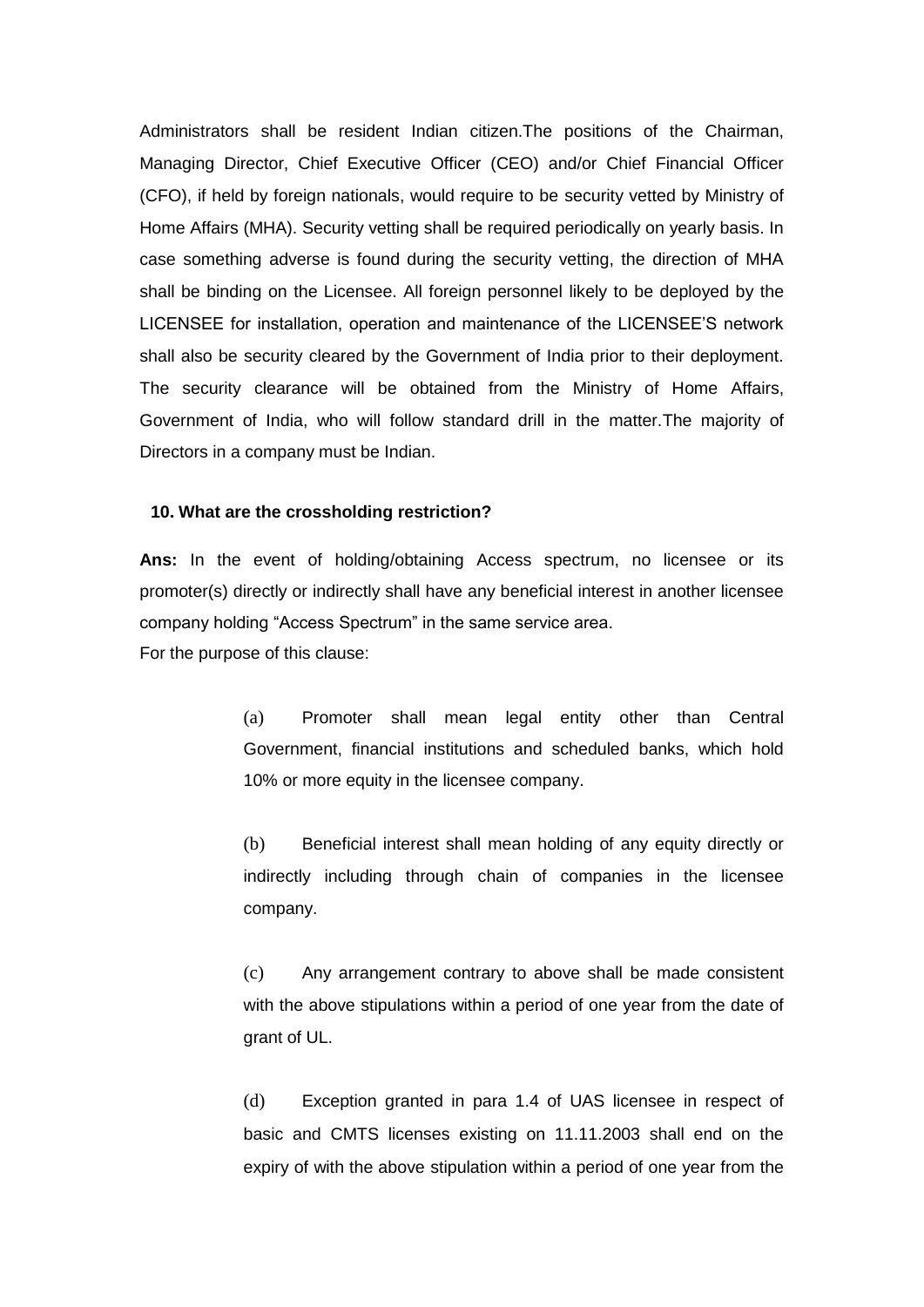date of migration to UL.

# **11. What are the documents required to be submitted for grant of UL/ Authorization for additional services under UL?**

**Answer:** Presently, all the different authorisations are being issued under Unified License. Detailed guideline of Unified License is available, vide link (http://dot.gov.in/unifiedlicnse). Applicant companies desirous of getting the Authorization(s) under Unified License may refer to these Unified License Guidelines. List of documents required along with sample document format are mentioned in below table:

Sample Form of Application: [..\APPENDIX-I.pdf](http://10.192.208.31:8088/circular/licenses_issued/APPENDIX-I.pdf)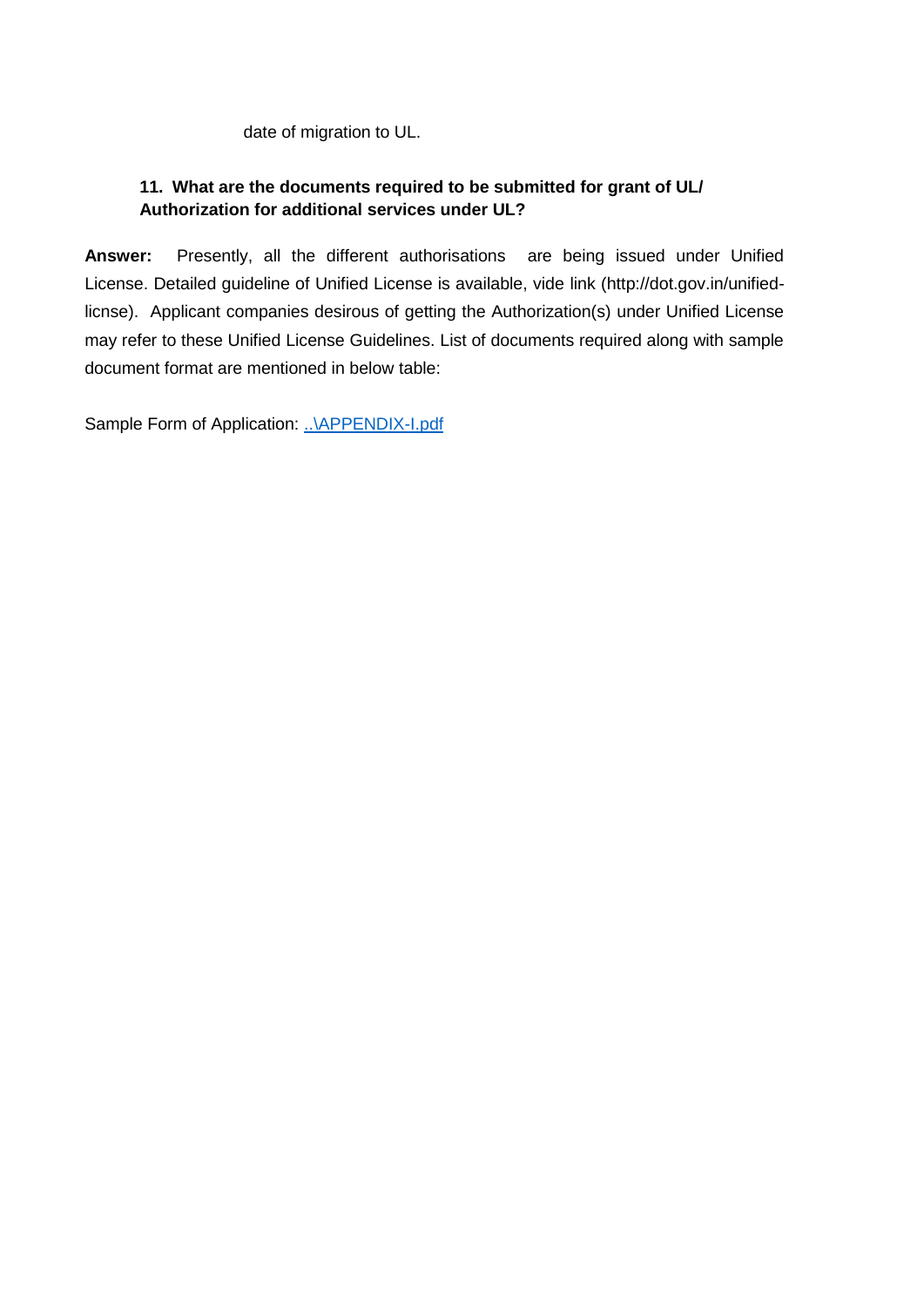| S. No.         | <b>Documents required</b>                                                                                                                                       | <b>Detail</b>                                                                                                                                                                                                                                                                                                                                                                                                                                                                                    | <b>Sample Copy</b>                                                                 |
|----------------|-----------------------------------------------------------------------------------------------------------------------------------------------------------------|--------------------------------------------------------------------------------------------------------------------------------------------------------------------------------------------------------------------------------------------------------------------------------------------------------------------------------------------------------------------------------------------------------------------------------------------------------------------------------------------------|------------------------------------------------------------------------------------|
| 1.             | of<br>Certificate<br>Copy<br>of<br>Incorporation along Articles of<br>Association<br>(AOA)<br>and<br>Memorandum of Association<br>(MOA)                         | (a)<br>Certificate<br>of<br>Incorporation<br>alongwith<br>complete copy (all pages) of<br>AoA and MoA to be submitted.<br>Each and every page to be<br>certified by Company secretary/<br>Auditor<br>Statutory<br>and<br>countersigned by Authorized<br>Signatory of the company.<br>Provision of respective service should<br>(b)<br>exist in main object clause of MoA                                                                                                                         | http://10.192.20<br>8.31:8088/circul<br>ar/licenses issue<br>d/APPENDIX-<br>II.pdf |
| $\overline{2}$ | Refundable<br>Non<br>Processing<br>Fee                                                                                                                          | (a) Processing fee to be submitted as per table<br>in this Help document through Bharatkosh<br>(https://bharatkosh.gov.in/)                                                                                                                                                                                                                                                                                                                                                                      |                                                                                    |
| 3              | Original Power of Attorney by<br>resolution of board of Directors<br>that the person signing the<br>application<br>is<br>authorized<br>signatory on stamp paper | The Power of Attorney in favour of<br>(a)<br>authorized signatory on a non-judicial stamp<br>paper of Rs.100/-. To be given through Board<br>Resolution. To be signed by a person other<br>than in whose favour it is being given. It should<br>bear the seal of the company. It should be<br>notarized. It should have specimen signature of<br>Authorized signatory.<br>(b) A separate Board Resolution on company<br>letterhead duly signed by board of Directors is<br>also to be submitted. | Appendix-III<br>and<br><u>Appendix-</u><br>$\underline{\mathbf{IV}}$               |
| 4              | <b>Details</b><br>οf<br>Promoters/Partners/shareholde<br>r in the company                                                                                       | To be submitted on company letterhead and<br>signed by Authorized Signatory as per para<br>7(a) of the application Form. Complete break<br>up of 100% equity to be submitted. In case<br>another company is having some shareholding<br>in the applicant company, then complete<br>breakup of shareholding of that company also<br>to be given. The document to be digitally<br>signed.                                                                                                          | Appendix-V                                                                         |
| 5              | <b>Total Equity detail certificate</b>                                                                                                                          | To be submitted as per para 7(b) of Application<br>form. Indian and Foreign equity break up to be<br>given. To be Certified by Company secretary/<br>Auditor and<br>Statutory<br>countersigned<br>by<br>signatory of Company.<br>authorized<br>The<br>document to be digitally signed.                                                                                                                                                                                                           | Appendix-VI                                                                        |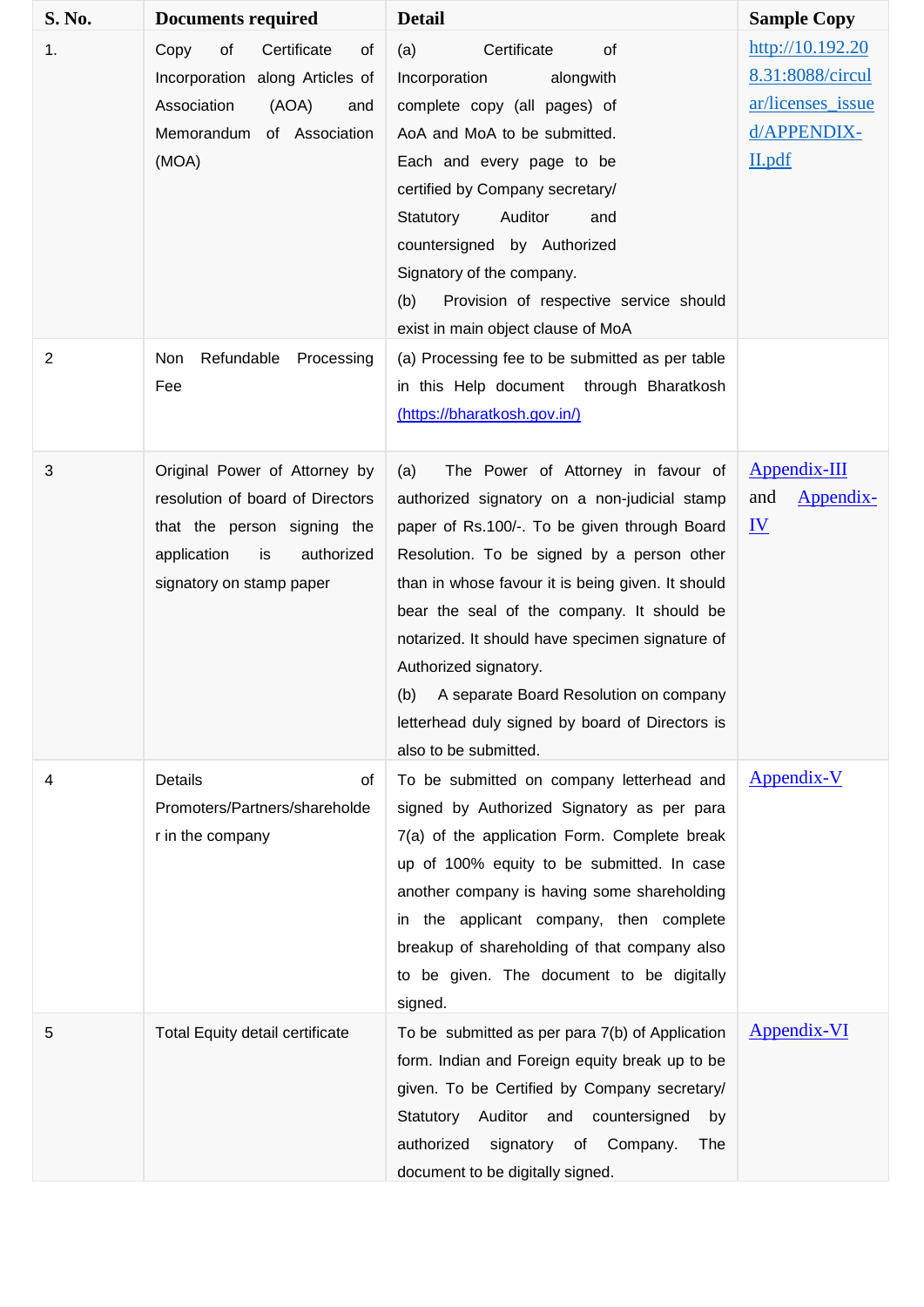| 6 | Certified copy of approval of<br>Govt of India for Foreign Equity<br>(Applicable only if FDI>49%)                                                                                                                                                                                                                     | If company has foreign equity more than 49%,<br>then approval to be submitted duly Certified by<br>Company secretary/ Statutory Auditor and<br>countersigned by authorized signatory of<br>Company. The document to be digitally signed.                                                                               | Appendix-VII         |
|---|-----------------------------------------------------------------------------------------------------------------------------------------------------------------------------------------------------------------------------------------------------------------------------------------------------------------------|------------------------------------------------------------------------------------------------------------------------------------------------------------------------------------------------------------------------------------------------------------------------------------------------------------------------|----------------------|
| 7 | resolution<br>Board<br>regarding<br>appointment of statutory auditor<br>along with specimen signature<br>of CA                                                                                                                                                                                                        | If Certificate of Incorporation, MoA, AoA and<br>Equity certificate are certified by Statutory<br>Auditor(CA), then a Board resolution on<br>company letter head is to be submitted for<br>appointment of statutory auditor along with<br>specimen signature of CA. To be digitally<br>signed by authorised signatory. | <b>Appendix-VIII</b> |
| 8 | Registered office Address in the application form should be same as mentioned in<br>Certificate of Incorporation. If Registered office has been changed, then a certified<br>copy of Form INC-22 / Form 18 with GAR & Challan copy (to be certified from<br>Company Secretary/ Statutory Auditor) is to be submitted. | <u>Appendix-IX</u>                                                                                                                                                                                                                                                                                                     |                      |

# **12. What will be the service areas for companies having UL with NLD/ ILD/ Resale of IPLC authorization?**

**Ans:** National Area.

# **13. Are there any additional documents/ technical details required to be submitted apart from the ones that are mentioned in UL application/guidelines for VSAT and INSAT MSS-R license.**

**Ans.** The guidelines for the above mentioned authorization(s) are same as that of Unified License/UL (VNO). For services operated using INSAT Satellite system, In addition to applications the following additional documents are also required:

- (i) Brief write up of the proposed network & services along with schematic diagram.
- (ii) Link Engineering for all types of carriers with approved satellite parameters.
- (iii) Carrier Power & Bandwidth summary showing total space segment & satellite power requirements.
- (iv) Clause-by-clause compliance to applicable TEC GR/IR [TEC IR No. TEC/IR/SCB-08/03.OCT 2013].
- (v) List of model & make of all the equipment proposed in the network along with their specifications / data sheets.
- (vi) Exact locations of Hub / central site and tentative locations of other earth stations / VSATs.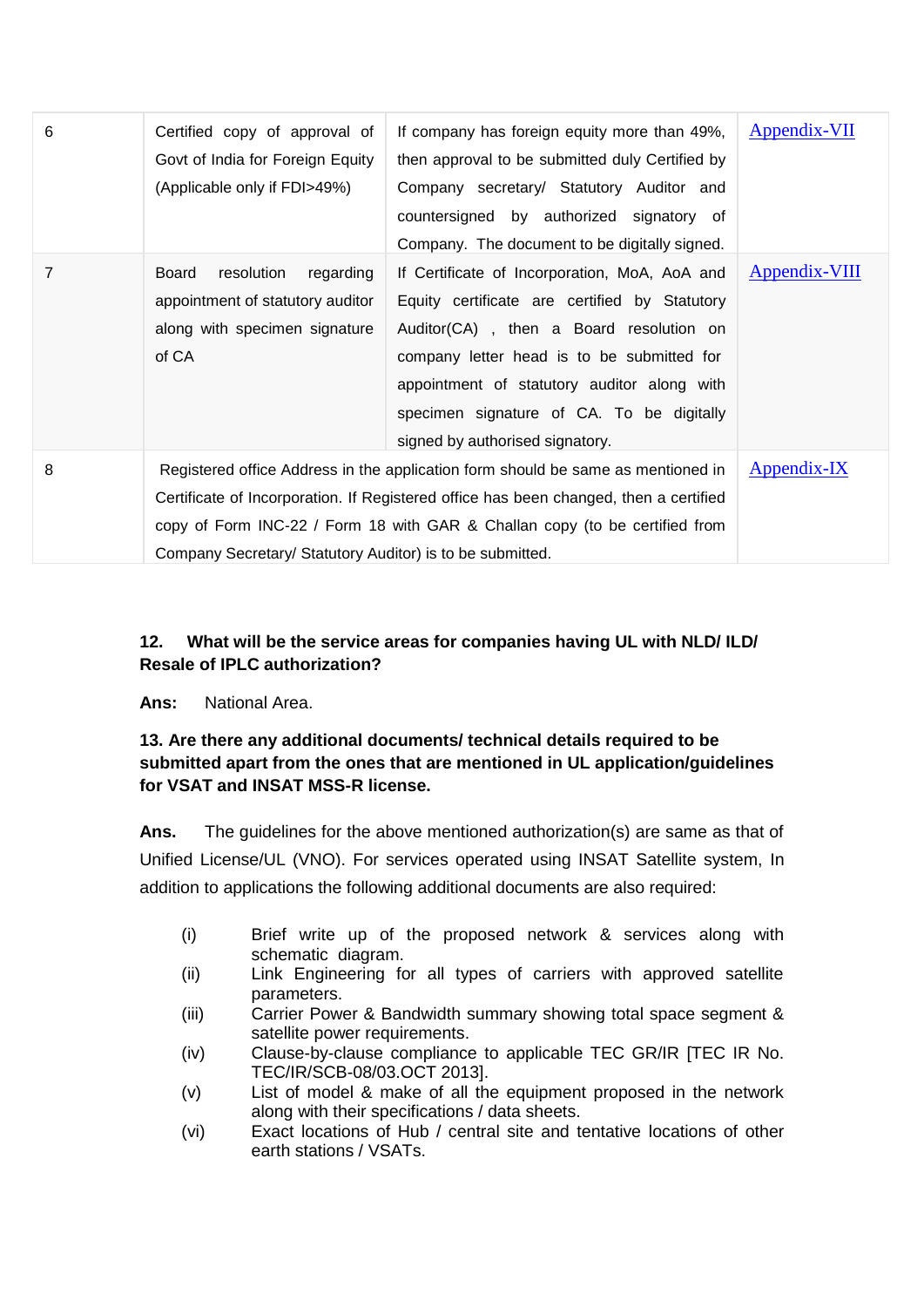### **14. What are the rebates available on migration of Licenses?**

**Ans**: A rebate on pro-rata basis to the Telecom Service Provider in entry fee for migration to UL license with respect to ILD/ NLD/ UL(AS)/ UASL/ CMTS licenses only shall be given as per formulae below:

| SI. | <b>Type of Existing</b>    | Rebate                                                                             |
|-----|----------------------------|------------------------------------------------------------------------------------|
| No. | License                    |                                                                                    |
| 1   | ILD/NLD                    | Rs 12.5 lakh x No of years remaining for<br>existing<br>NLD/ ILD License validity. |
| 2   | UL(AS)/UASU<br><b>CMTS</b> | Rs 5 lakh for each service area except J&K<br>and                                  |
|     | in various service         | NE and Rs. 2.5 lakh J&K and NE service                                             |
|     | area                       | area x                                                                             |
|     |                            | No of years remaining for existing                                                 |
|     |                            | UL(A S)/UA SL/C MTS License validity                                               |
|     |                            | subject to                                                                         |
|     |                            | maximum limit of Rs. 15 crore.                                                     |
|     |                            |                                                                                    |
|     |                            |                                                                                    |
|     |                            |                                                                                    |

#### **15. What is Mobile Radio Trunk Service?**

**Ans:** Mobile Radio Trunk Service is defined as-

- a. A two way land mobile service in which users communicate among themselves through a pair of radio frequencies out of a pool in a designated frequency band, assigned to the system using pair of radio frequencies and
- b. the pair of frequencies is allocated on placement of call request and returned to the pool on completion of call and
- c. the communication usually takes place through repeater station (also called base station). Once user is assigned a channel (a pair of frequencies) by the system, no one else can interfere with the communication.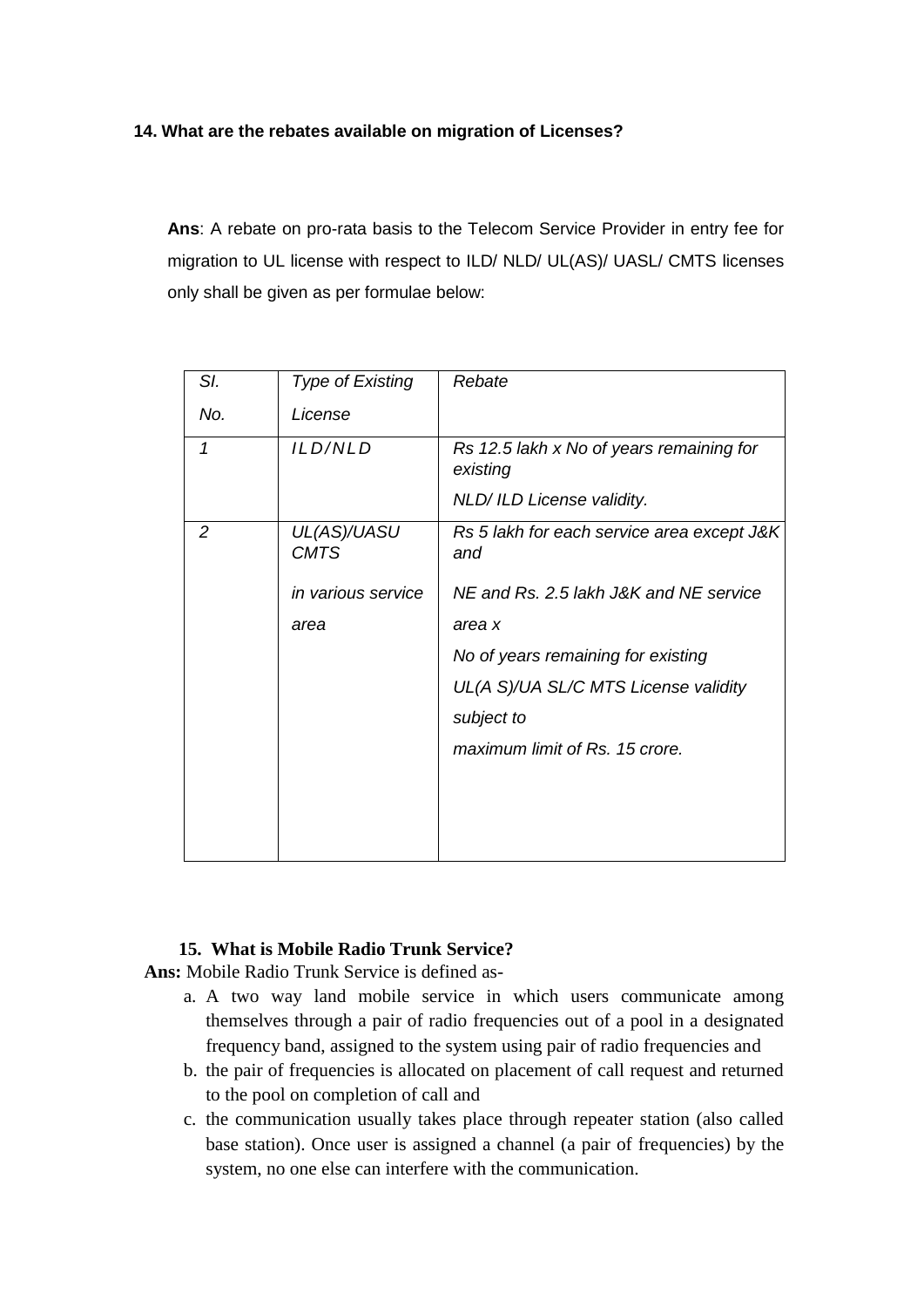#### **16. What is the Service Area for PMRTS?**

**Ans:** The Service Area of Public Mobile Radio Trunking Service (PMRTS) shall be the Telecom Circle/Metro area.

# **17. Is Radio Spectrum Charges applicable for PMRTS?**

**Ans:** The allocation of spectrum is delinked from the licenses and has to be obtained separately as per prescribed procedure. For Public Mobile Radio Trunking Service (PMRTS), the allocation of spectrum and charges thereof shall be as prescribed by Wireless Planning and Co-ordination wing of Department of Telecommunications from time to time.

# **18. Whether Network Interconnection is permitted for PMRTS? :**

**Ans:** The Licensee may interconnect to PSTN/PLMN in the following manner:

(i) PSTN/PLMN connectivity (outgoing only) shall be limited to one PSTN/PLMN line for 5 (Five) RF Channels (of 25 KHz each) for analogue system, only with one Licensed Access Service Operator.

(ii) PSTN/PLMN connectivity (outgoing only) shall be limited to one E-1 link (30 circuits) for digital system up to 10,000 customers and thereafter, one additional E-1 link(30 circuits) for each additional 10,000 customers or part thereof, only with one Licensed Access Service Operator.

(iii) Incoming PSTN/PLMN connectivity is prohibited.

There shall be no interconnection among two separately licensed PMRTS systems.

# **19. Is there any rollout obligation for PMRTS License?**

**Ans:** Yes.

### **20. What is the Service Area for GMPCS?**

**Ans:** The Service Area for Global Mobile Personal Communication by Satellite (GMPCS) Service shall be at National Level.

### **21. What is the Scope of the GMPCS Service?**

**Ans:** Scope of GMPCS Authorization covers the following:

The licensee may provide, in its area of operation, all types of mobile services including voice and non-voice messages, data services by establishing GMPCS Gateway utilizing any type of network equipment including circuit and/or packet switches.

The Licensee shall establish Land Earth Station Gateway in India for the purpose of providing Global Mobile Personal Communication by Satellite (GMPCS) Service. GMPCS Service may be provided using one or more Satellite Systems provided that the Land Earth Station Gateway Switch is established separately in India for each Satellite System.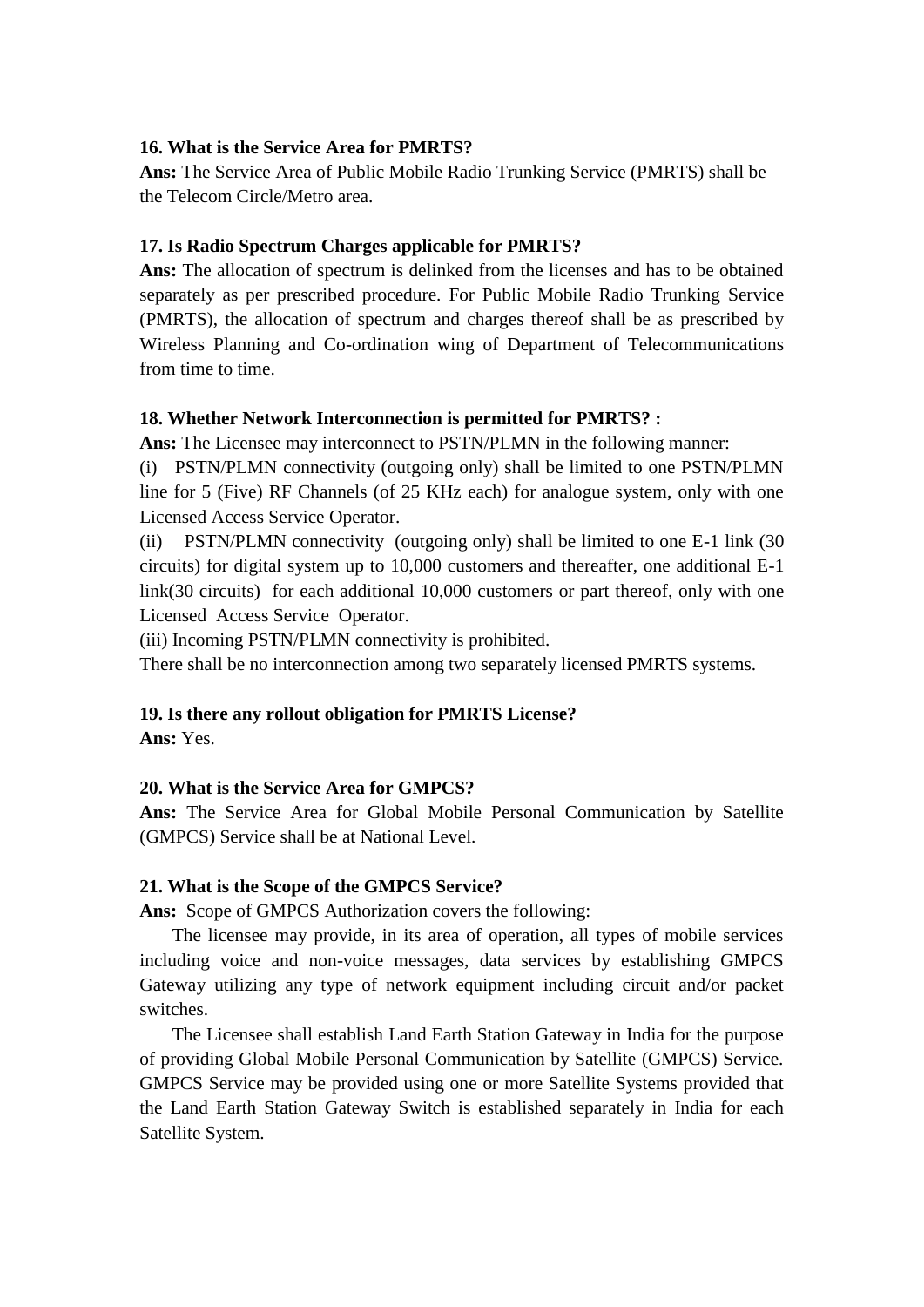### **22. Whether GMPCS authorisation can be provided right away?**

**Ans:** No. issuance of LOI for GMPCS authorisation shall be subject to security clearance of the proposal by an Inter-Ministerial Committee

### **23.How will spectrum/ space segment be assigned for GMPCS?**

**Ans:** (i) As mentioned in Chapter VII of the UL license agreement, separate clearances/License shall be obtained by the Licensee directly from the WPC Wing of DoT.

(ii) The operation of space segment will be governed by instructions and procedures of Network Operations Control Center (NOCC).

(iii) The space segment monitoring charges shall be payable to NOCC by Licensee as per the rates decided by Licensor.

### **24. What are technical conditions of GMPCS?**

**Ans:** The technical conditions as given in UL agreement *inter-alia* include that the Licensee shall disclose complete details on terms and conditions of the contracts/licenses entered into with its parent/associate company and/or spacesegment/satellite-system owner/operator including those contained in contracts/licenses issued by the Governments/Authorities of the country where the parent/associate company is registered and/or carries on its business prior to grant of license and before security clearance for the service in India.

The Subscriber Terminals shall conform to the security requirements of Indian Government as prescribed from time to time.

### **25. Whether interconnectivity is permitted for GMPCS? :**

**Ans:** Direct interconnectivity between licensed GMPCS Operator and any other Telecom service provider is permitted for the purpose of only terminating traffic of each other on applicable conditions.

### **26. What are the security conditions of GMPCS license?**

**Ans:** The security conditions as given in UL agreement *inter-alia* include that the GMPCS authorisation shall be subject to security clearance of the proposal by an Inter-Ministerial Committee.

Please go through technical, operating and security conditions of license carefully before applying for GMPCS authorisation.

### **27. Is there any rollout obligation for GMPCS License? Ans.** Yes.

**28. What are the different categories of applications for ISP Authorization under Unified License or Unified License (VNO)?**